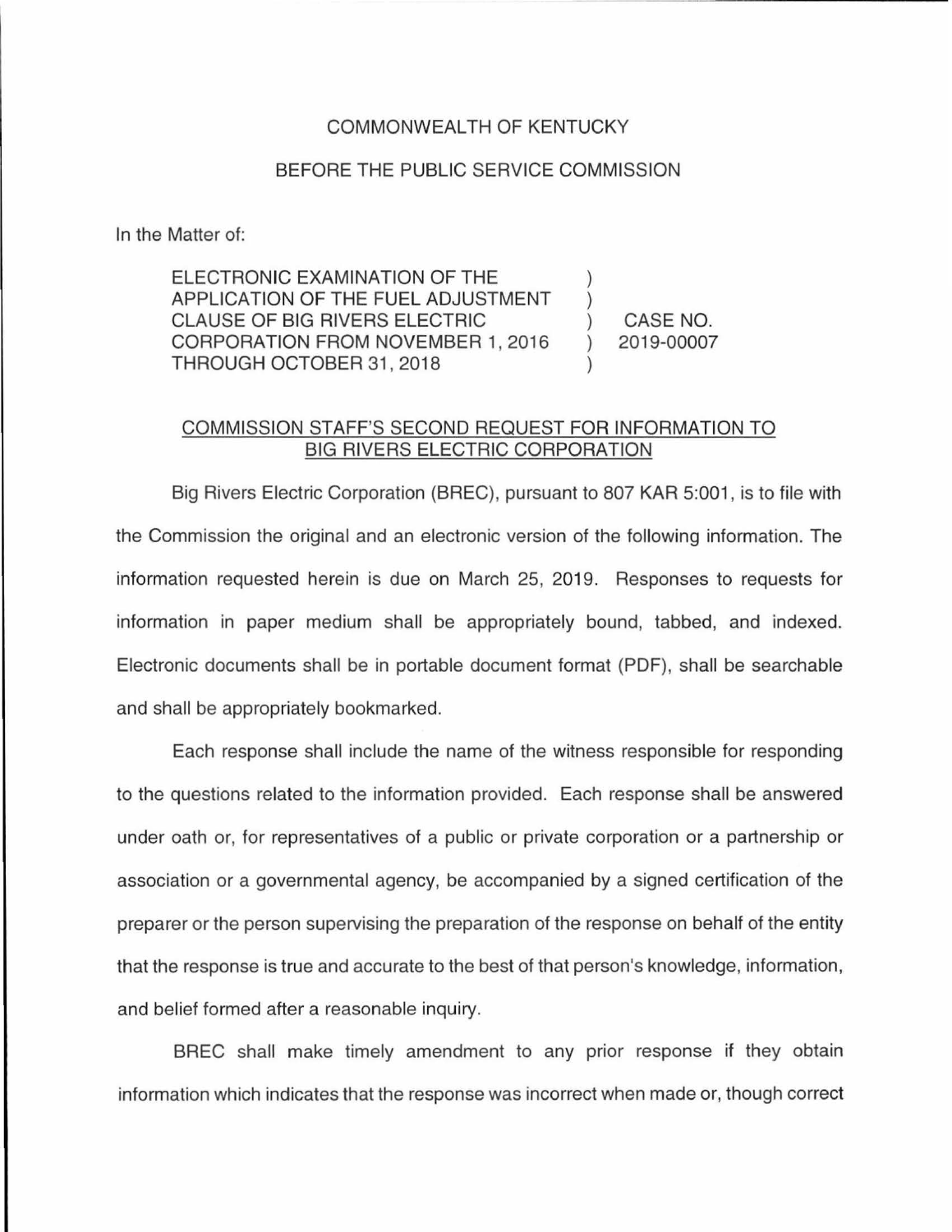when made, is now incorrect in any material respect. For any request to which BREC fails or refuses to furnish all or part of the requested information, it shall provide a written explanation of the specific grounds for their failure to completely and precisely respond.

Careful attention shall be given to copied material to ensure that it is legible. When the requested information has been previously provided in this proceeding in the requested format, reference may be made to the specific location of that information in responding to this request. When applicable, the requested information shall be separately provided for total company operations and jurisdictional operations. When filing a paper containing personal information, BREC shall, in accordance with 807 KAR 5:001 , Section 4(10), encrypt or redact the paper so that personal information cannot be read.

1. Refer to the response to Commission Staff's First Request for Information (Staff's First Request), Item 3, page 2 of 4, and page 4 of 4.

a. Provide an update on the state the coal inventory level in tons and provide the number of days' supply for the Station Two units.

b. Explain if BREC has any plans to sell or transfer any existing coal that remains at the Station Two units.

2. Refer to the response to Staff's First Request, Item 11. Explain why the changes to BREC's written policies and procedures regarding its fuel procurement were made.

3. Refer to the response to Staff's First Request, Item 15, page 5 of 11. For the Green Station Unit #1, refer to the repeated explanation of, "Unit was removed from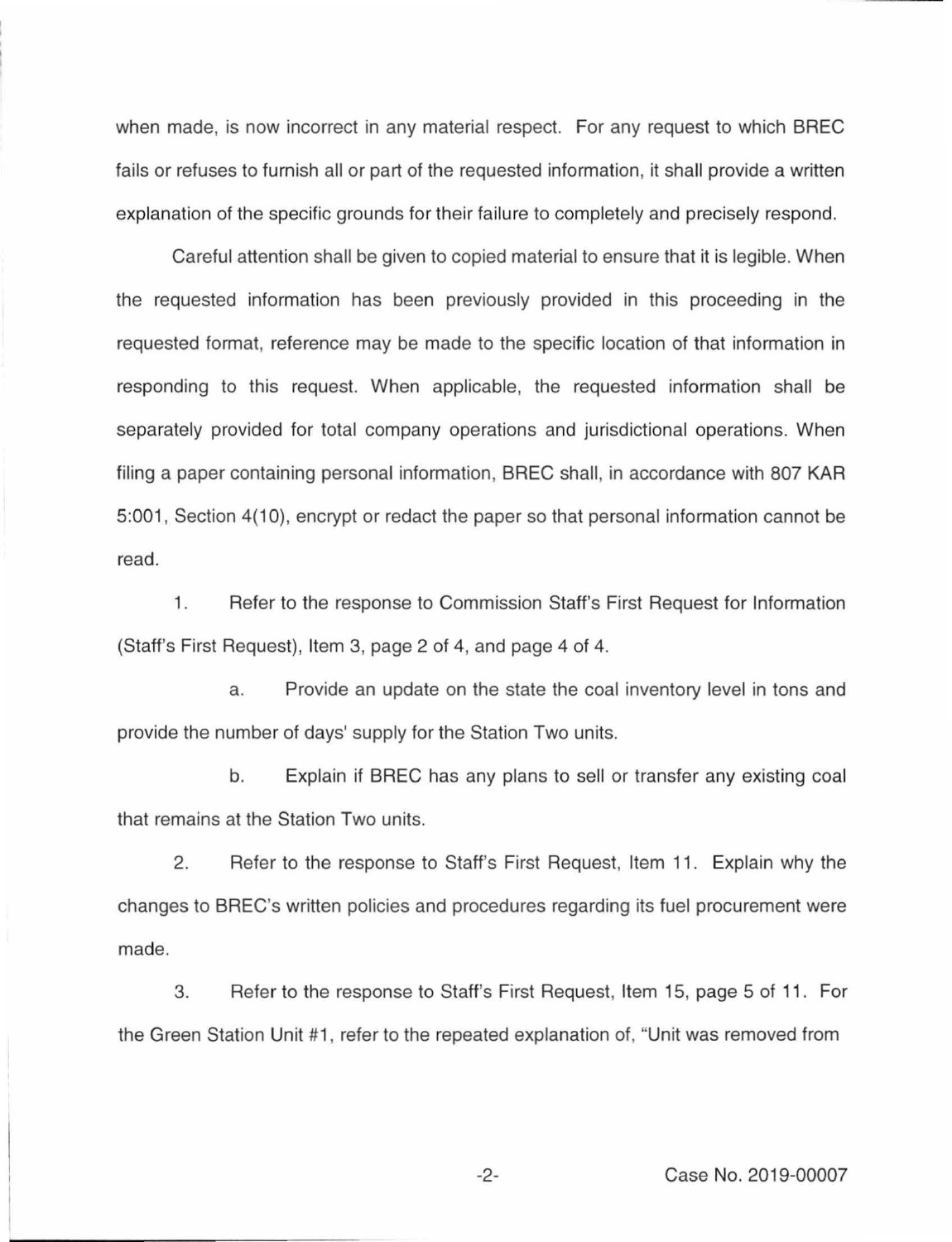service, due to a reheat outlet boiler tube leak." Explain if BREC has addressed or is planning to address a permanent repair to the leak.

4. Refer to the response to Staff's First Request, Item 22, Attachment 1. Given that, with the exclusion of November 2016, the Fuel Adjustment Clause factor has remained at a charge for almost the entirety of the period under review, explain why BREC requests no change in the base fuel cost despite the trend.

5. Refer to the response to Staff's First Request, Item 22, Attachment 1, column (f).

a. Confirm the Over/Under Recovery amount for August 2017.

b. Confirm the Over/Under Recovery amount for September 2017.

6. Refer to the Direct Testimony of Mark McAdams, page 3 of 8. Explain who pays the difference in cost when an alternative mode of transportation is required due to shipment rescheduling.

7. For the period under review, describe how often the severance tax on Kentucky coal effects BREC's decision to purchase coal mined in Kentucky.

Gwen R. Pinson

**Executive Director Public Service Commission** P.O. Box 615 Frankfort, KY 40602

**MAR 1 1 2019**  $\overline{M}$  DATED  $\overline{M}$   $\overline{M}$   $\overline{M}$   $\overline{M}$   $\overline{M}$   $\overline{M}$ 

cc: Parties of Record